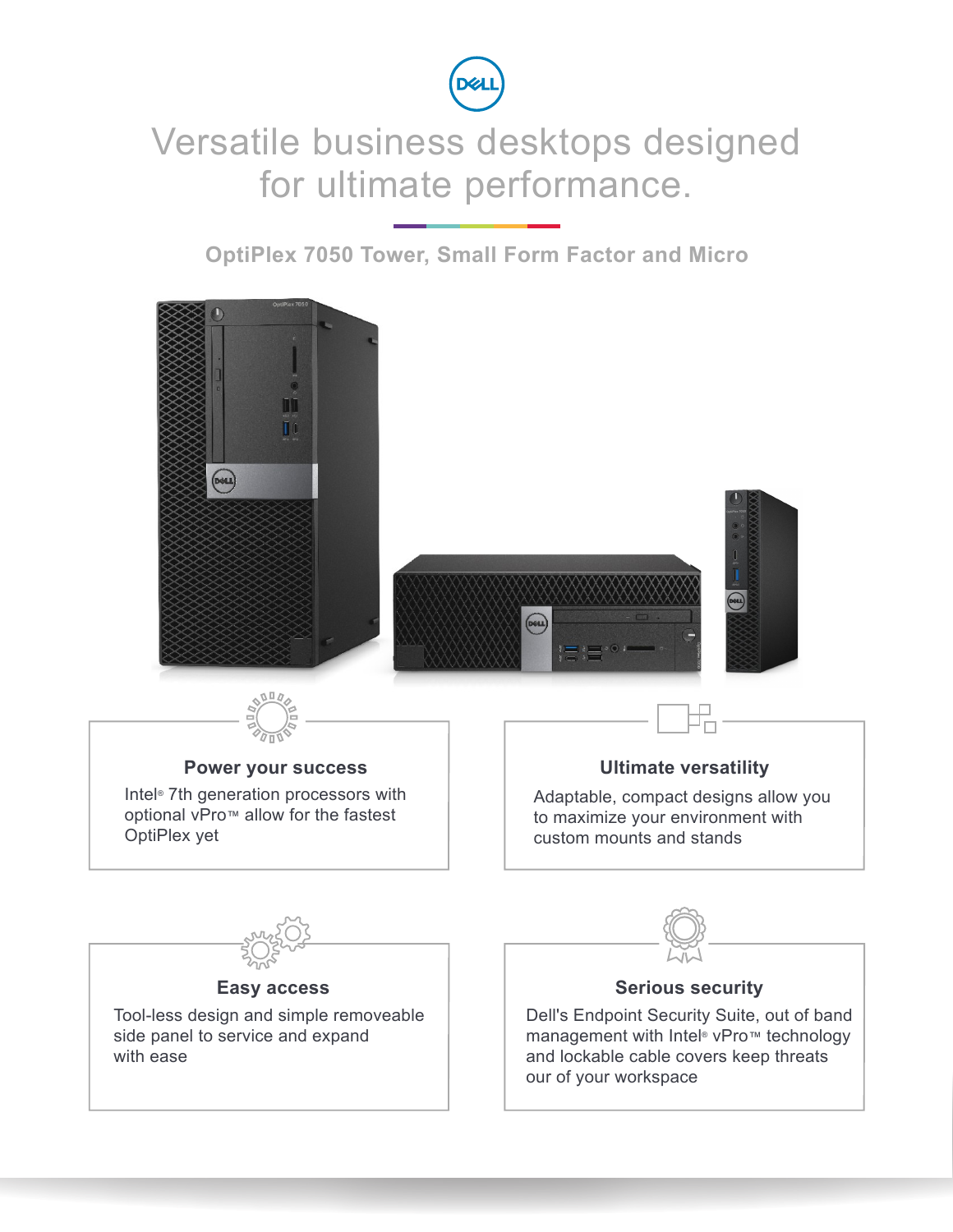## Features & Technical Specifications

#### **Feature 7050 Tower/Small Form Factor/Micro Technical Specifications Processor<sup>1</sup>** Intel® 7th generation Core™ i3 Dual Core, Core™ i5-i7 Quad Core (up to 65W); supports Windows 10/Linux Intel® 6th generation Core™ i3 Dual Core, Core™ i5-i7 Quad Core (up to 65W); supports Windows 7/8.1/10/Linux **Chipset** Intel® Q270 Chipset **Operating System<sup>1</sup> Microsoft<sup>®</sup> Windows 7 Pro (32/64-bit) with Windows 10 Pro License** (requires Intel® 6th generation processors) Microsoft® Windows 7 Embedded (OEM only) Microsoft® Windows 10 Home (64-bit) Microsoft® Windows 10 Pro (64-bit) Microsoft® Windows 10 Embedded (OEM only) Ubuntu® 16.04 LTS (64-bit) Neokylin® v6.0 (China only) Graphics Options<sup>2</sup> Integrated Intel® HD Graphics 610/630 (Intel® 7th generation processors) Integrated Intel® HD Graphics 510/530 (Intel® 6th generation processors) Supports optional discrete graphics Tower/Small Form Factor: AMD Radeon™ R5 430 1GB/2GB, AMD Radeon™ R7 450 4GB **Memory**<sup>2,3</sup> 4 DIMM slots Tower/Small Form Factor, 2 SODIMM slots Micro. Maximum memory is 64GB on Tower/Small Form Factor, 32GB on Micro. Non-ECC dual-channel 2400MHz DDR4 SDRAM (2133MHz performance on Intel® 6th generation processors) **Networking** Note: The integrated Intel® i219-LM Ethernet or Intel® 8265 wireless card is required to support Intel® vPro™ **Technology Tower/Small Form Factor:** Integrated Intel® i219-LM Ethernet LAN 10/100/1000; supports optional PCIe 10/100/1000 network card; optional wireless: Intel® 8265 802.11ac+ Bluetooth 4.2**<sup>14</sup>** card **Micro:** Integrated Intel® i219-LM Ethernet LAN 10/100/1000; optional wireless Intel® 8265 M.2 802.11ac +Bluetooth 4.2**<sup>14</sup>** card **I/O Ports Tower/Small Form Factor:** 10 External USB: 6 x USB 3.1 Gen 1 (1 USB Type-C™ for data only and 1 Type-A front/4 Type-A rear) and 4 x USB 2.0 (2 Type-A front/2 Type-A rear - 1 front with PowerShare); 4 Internal USB 2.0; 1 RJ-45; 1 Serial; 2 Display Port 1.2; 1 HDMI 1.4; 2 PS/2; 1 UAJ, 1 Line-out; 1 VGA (optional) **Micro:** 6 External USB 3.1 Gen 1 (1 USB Type-C™ for data only and 1 Type-A front/4 Type-A rear – 1 front with PowerShare); 1 RJ-45; 1 HDMI 1.4; 1 Display Port 1.2; 1 UAJ (front); 1 Line-out (front); additional Display Port 1.2 (optional); 1 VGA (optional); Serial+PS2 (optional); Serial (optional) **Security Options** Trusted Platform Module<sup>6</sup> TPM 1.2 or 2.0, Dell Data Protection| Encryption, Microsoft Windows Bitlocker, Local HDD data wipe via BIOS ("Secure Erase"), Encryption - SED HDD (Opal FIPS), Chassis lock slot support, Lockable Port Cover, Chassis Intrusion Switch, D-Pedigree (Secure Supply Chain Functionality), Setup/BIOS Password, Optional Smart Card keyboards, Intel® Trusted Execution Technology, Intel® Identity Protection Technology, firmware support for optional Absolute Data & Device Security ( formerly Computrace)**<sup>7</sup>** , Intel Software Guard eXtensions **Storage4 Options (internal)** Hard disk drives: up to 2TB Solid State Drives: up to 1TB Supports Hybrid, Opal SED FIPS, M.2 SATA Solid State Drive and M.2 PCIe Solid State Drive RAID 0 & 1 support on select configurations (Tower/Small Form Factor only) Dual storage support **Environmental, Ergonomic, & Regulatory Standards** Environmental Standards (ecolabels): ENERGY STAR 6.1 qualified, EPEAT Registered**<sup>9</sup>** , TCO Certified, CEL, WEEE, Japan Energy Law, South Korea E-standby, South Korea Eco-label, EU RoHS, China RoHS**<sup>14</sup>**. Please see your local representative or www.dell.com for specific details. **Removable Media Options** Supports optional optical disc drives **Configuration Services** Factory image load. BIOS and media card reader (Tower/Small Form Factor only) customization. Hardware customization, asset tagging and reporting. **Systems Management Options8** Dell Client Command Suite for inband systems management, Intel® Standard Manageability or Intel® vPro™ for out-of-band systems management **Warranty** Limited hardware warranty**<sup>11</sup>**; standard 3-year on-site service after remote diagnosis**<sup>12</sup>** (3-3-3); Optional 3 year Dell ProSupport offers premium support from expert technicians and 24x7 availability**13**.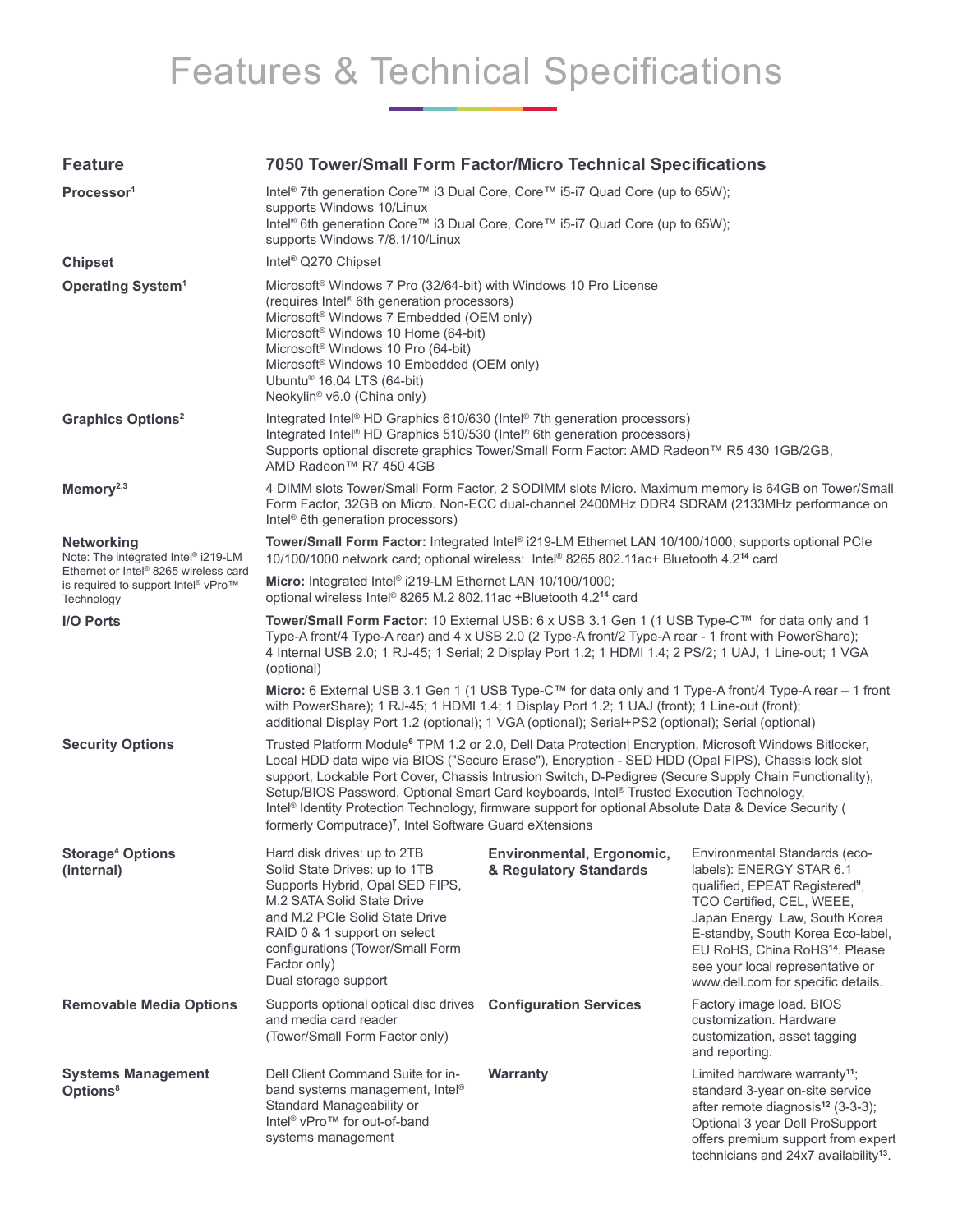|                                                          | <b>Tower</b>                                                                                                                                                                                                 | <b>Small Form Factor</b>                                                                                                                                                                                     | <b>Micro</b>                                                                                                                                                                                        |
|----------------------------------------------------------|--------------------------------------------------------------------------------------------------------------------------------------------------------------------------------------------------------------|--------------------------------------------------------------------------------------------------------------------------------------------------------------------------------------------------------------|-----------------------------------------------------------------------------------------------------------------------------------------------------------------------------------------------------|
| <b>Dimensions</b><br>$(H \times W \times D)$ (inches/cm) | $13.8 \times 6.1 \times 10.8$<br>35 x 15.4 x 27.4                                                                                                                                                            | $11.4 \times 3.7 \times 11.5$<br>29.0 x 9.26 x 29.2                                                                                                                                                          | $7.2 \times 1.4 \times 7.0$<br>$18.2 \times 3.6 \times 17.8$                                                                                                                                        |
| Min. Weight (lbs/kg)                                     | 17.49 / 7.93                                                                                                                                                                                                 | 11.57 / 5.26                                                                                                                                                                                                 | 2.60 / 1.18                                                                                                                                                                                         |
| <b>Number of Bays</b>                                    | 1 internal 3.5" HDD<br>(convertible to 5.25"<br>ODD)<br>2 internal 2.5" HDD<br>1 internal slim ODD                                                                                                           | 1 internal 3.5" HDD<br>(convertible to 2 2.5"<br>HDD)<br>1 internal slim ODD                                                                                                                                 | 1 internal 2.5" bay                                                                                                                                                                                 |
| <b>Expansion Slots</b>                                   | 1 full height PCIe x16<br>1 full height PCIe x16<br>(wired $x 4$ )<br>1 full height PCIe x1<br>1 full height PCI<br>1 M.2 (22x80mm or<br>22x42mm)                                                            | 1 half height PCIe x16<br>1 half height PCIe x4<br>(open ended)<br>1 M.2 (22x80mm or<br>22x42mm)                                                                                                             | 1 M.2 (22x30mm)<br>1 M.2 (22x80mm or<br>22x42mm)                                                                                                                                                    |
| Power Supply <sup>1,5</sup><br>Unit (PSU)                | 240W typical 85%<br>Efficient PSU (80 PLUS<br><b>Bronze) ENERGY STAR</b><br>complaint, Active PFC<br>240W typical 92%<br>Efficient PSU (80 PLUS<br>Platinum); ENERGY<br>STAR complaint,<br><b>Active PFC</b> | 180W typical 85%<br>Efficient PSU (80 PLUS<br><b>Bronze) ENERGY STAR</b><br>complaint, Active PFC<br>180W typical 92%<br>Efficient PSU (80 PLUS<br>Platinum); ENERGY<br>STAR complaint,<br><b>Active PFC</b> | 65W external adapter<br>with 87% minimum<br>average efficiency<br>for use with 35W<br>processors, 130W<br>external adapter with<br>87% minimum average<br>efficiency for use with<br>65W processors |
|                                                          |                                                                                                                                                                                                              |                                                                                                                                                                                                              |                                                                                                                                                                                                     |

# Essential Accessories

**OptiPlex 7050 Tower, Small Form Factor and Micro**



Dell OptiPlex Small Form Factor All-in-One Stand



Dell OptiPlex Micro All-in-One Stand



Dell OptiPlex Micro DVD+/-RW Drive Enclosure



Dell OptiPlex Micro VESA Mount



Dell OptiPlex Micro All in One Mount for E-Series Displays



Dell Pro Stereo Headset UC350



Dell OptiPlex Tower or Small Form Factor Cable Cover



Dell Wireless Keyboard and Mouse KM636



Dell UltraSharp 24 InfinityEdge Monitor U2417H



Dell 24 Monitor P2417H